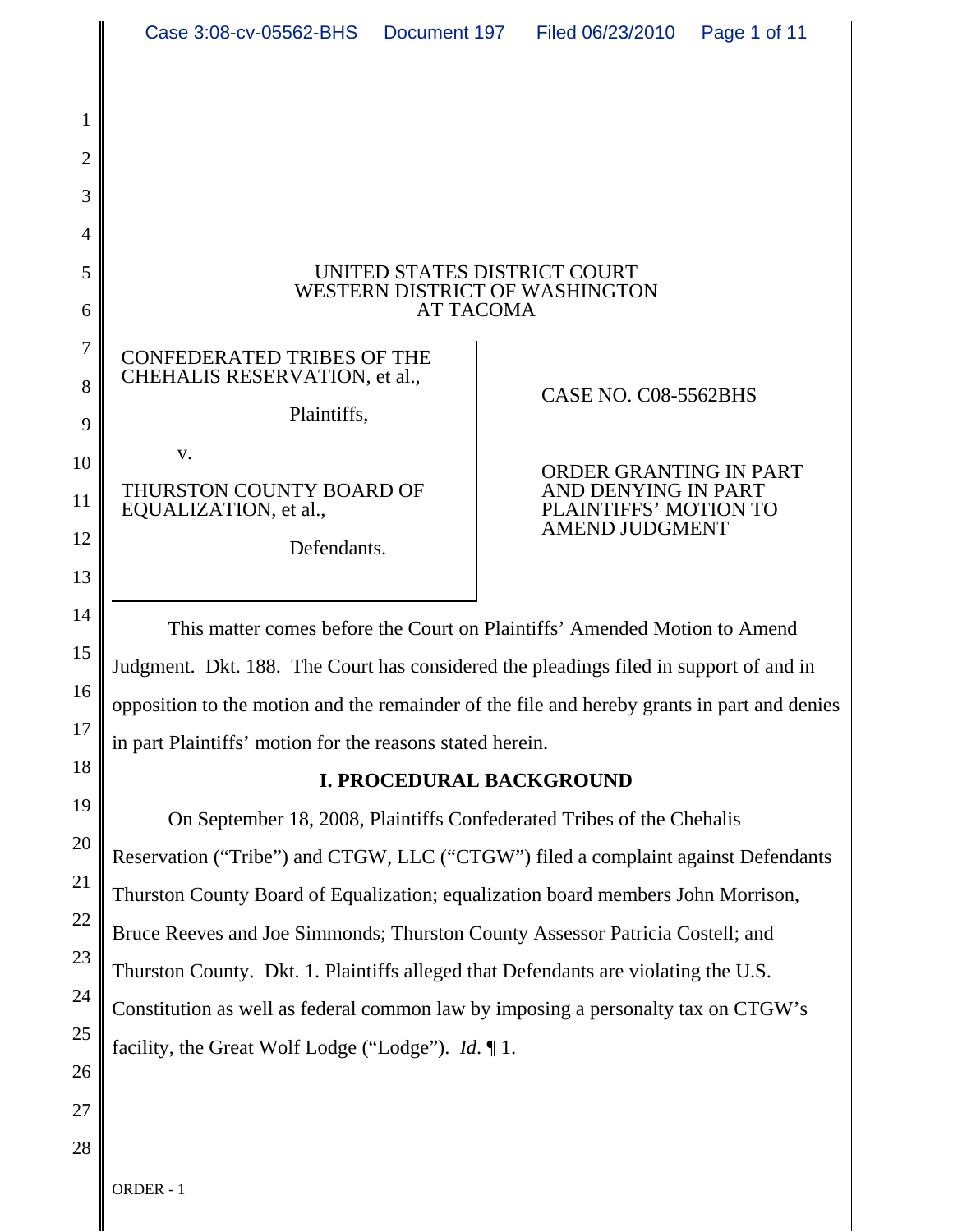1 2 3 4 5 6 7 8 9 On March 9, 2009, Plaintiffs filed a First Amended Complaint for Declaratory and Injunctive Relief.<sup>1</sup> Dkt. 46. The Court, as it did in its April 2, 2010, order (Dkt. 181 at 2), summarizes Plaintiffs' five causes of action asserted in their amended complaint as follows: (1) Defendants' attempt to levy and collect taxes is *per se* invalid, (2) Defendants' taxes are preempted under *White Mountain Apache Tribe v. Bracker*, 448 U.S. 136 (1980), (3) Defendants are interfering "with Plaintiff Tribe's inherent sovereign right of self-governance," (4) Defendants are acting *ultra vires*, and (5) Defendant Thurston County assessor's action is contrary to the Washington Department of Revenue's act, order, or direction. Dkt. 46, ¶¶ 41-61.

10 11 12 13 14 On March 12, 2009, Plaintiffs filed a Motion for Summary Judgment Re: Department of Revenue Decision. Dkt. 47. On March 30, 2009, Defendants responded (Dkt. 52), and on April 3, 2009, Plaintiffs replied (Dkt. 54). On July 2, 2009, the Court dismissed Plaintiffs' fifth claim for relief and denied Plaintiffs' motion for summary judgment on their *Rickert* claim. Dkt. 61.

## 15 **A. The Parties' Motions for Summary Judgment**

16 17 18 19 20 21 On December 31, 2009, Defendants filed a Motion for Summary Judgment (Dkt. 100) and Plaintiffs filed a Motion for Summary Judgment Re: *Bracker* Preemption (Dkt. 107). On January 4, 2010, Plaintiffs filed a revised version of their motion. Dkt. 113-2. On January 19, 2010, both parties responded. Dkts. 125 and 129. On January 22, 2010, both parties replied. Dkts. 133 and 134. On March 22, 2010, the Court held a hearing on the cross-motions for summary judgment. Dkt. 178.

- 22
- 23
- 24

<sup>25</sup> 26 27  $1$  On June 15, 2010, the parties filed a stipulated motion to substitute a party defendant and amend the caption in this case to reflect the May 21, 2010, appointment of Shawn Myers ("Myers") as Thurston County Treasurer. Dkt. 194. Accordingly, Myers has been substituted for former treasurer Robin Hunt as a defendant in this matter and the caption has been amended to reflect this substitution. Dkt. 195.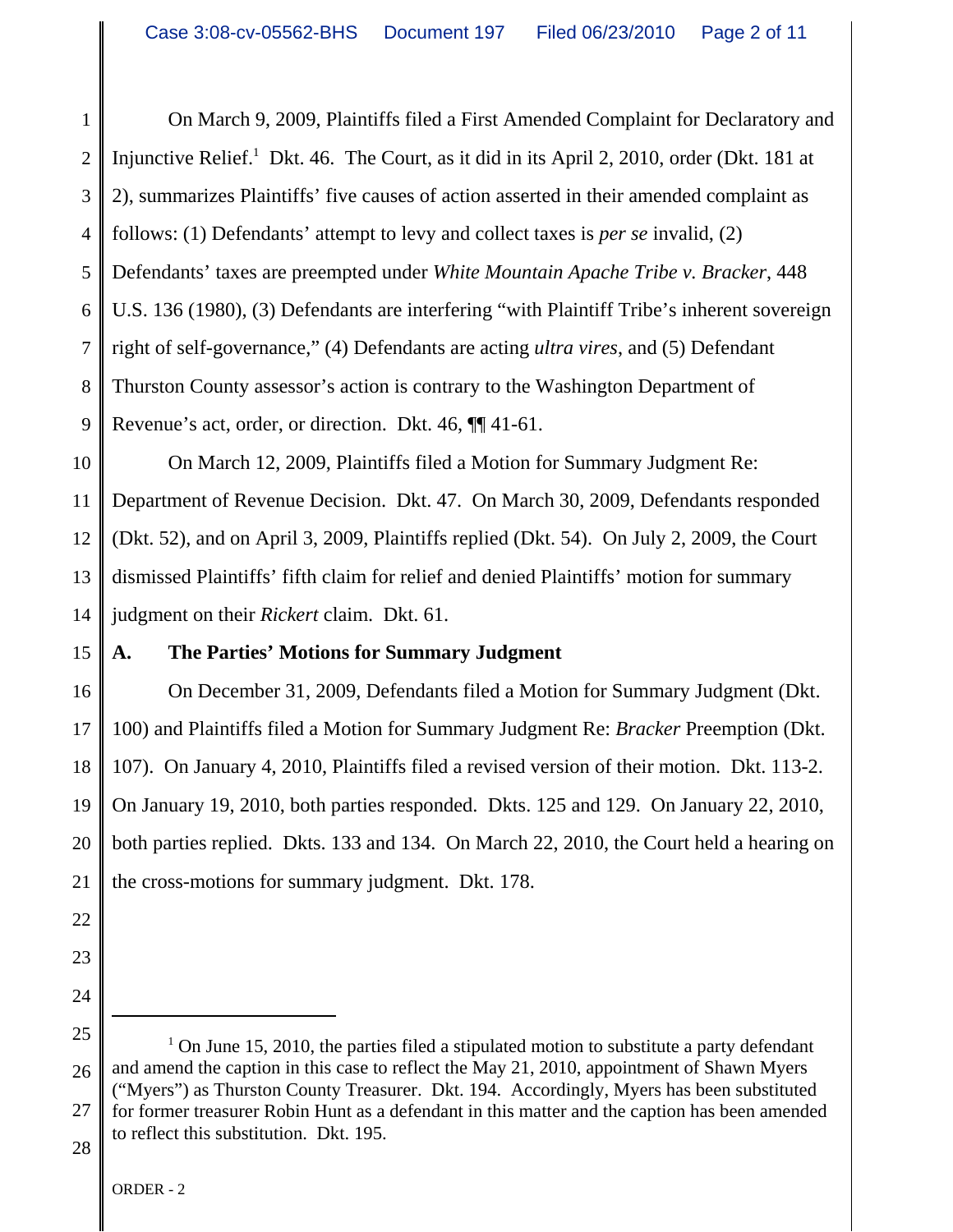## **B. The Court's April 2, 2010, Order**

1

2 3 4 5 6 7 8 9 10 11 12 13 14 15 16 17 18 19 20 21 22 23 On April 2, 2010, the Court issued an order granting Defendants' motion for summary judgment and denying Plaintiffs' motion for summary judgment regarding *Bracker* preemption. The Court's order provided: In this case, the parties have filed cross-motions for summary judgment and the Court finds that the record is sufficient to "show that there is no genuine issue as to any material fact." Fed. R. Civ. P.  $56(c)(2)$ . In fact, the parties agreed at oral argument that there are no questions of material fact and that a trial is unnecessary. Therefore, the Court will enter judgment as a matter of law based on the current record. Dkt. 181 at 9. First, under the heading titled "Preliminary Matters," the Court stated: Plaintiffs' first claim for relief is that Defendants' attempt to levy and collect taxes is "*per se* invalid as a matter of federal law." Amended Complaint, ¶ 44. The Supreme Court has stated that in "the special area of state taxation of Indian tribes and tribal members, we have adopted a per se rule." *California v. Cabazon Band of Mission Indians*, 480 U.S. 202, 216 n. 17 (1987). The tax, however, is levied against CTGW, a Delaware corporation, which is neither an Indian Tribe nor a tribal member. In Plaintiffs' response to Defendants' motion, they state that they "hereby withdraw their tribal entity *per se* claim." Dkt. 125 at 2. Therefore, the Court grants Defendants' summary judgment on Plaintiffs' first cause of action. *Id.* at 7. Next, the Court found that, on the issue of *Bracker* preemption, "Plaintiffs have failed to meet their burden in showing that the federal and tribal interests overcome the state interests" and therefore granted Defendants' motion for summary judgment and denied Plaintiffs' motion for summary judgment on that issue. *Id*. at 13-14. Finally, the Court found that "Plaintiffs have failed to submit any authority for the proposition that the Assessor acted *ultra vires* . . . or clear, cogent and convincing evidence that the Assessor's valuation is incorrect" and therefore granted Defendants' motion for summary judgment on that issue. *Id*. at 15.

On April 21, 2010, Plaintiffs filed their Motion to Amend April 2, 2010, Judgment in Civil Case (Dkt. 185) and on April 30, 2010, Plaintiffs filed a withdrawal of that motion (Dkt. 189) and their Amended Motion to Amend April 2, 2010 Judgment in Civil Case (Dkt. 188). On May 17, 2010, Defendants responded to Plaintiffs' amended motion (Dkt. 192) and on May 21, 2010, Plaintiffs replied (Dkt. 193).

24

25

26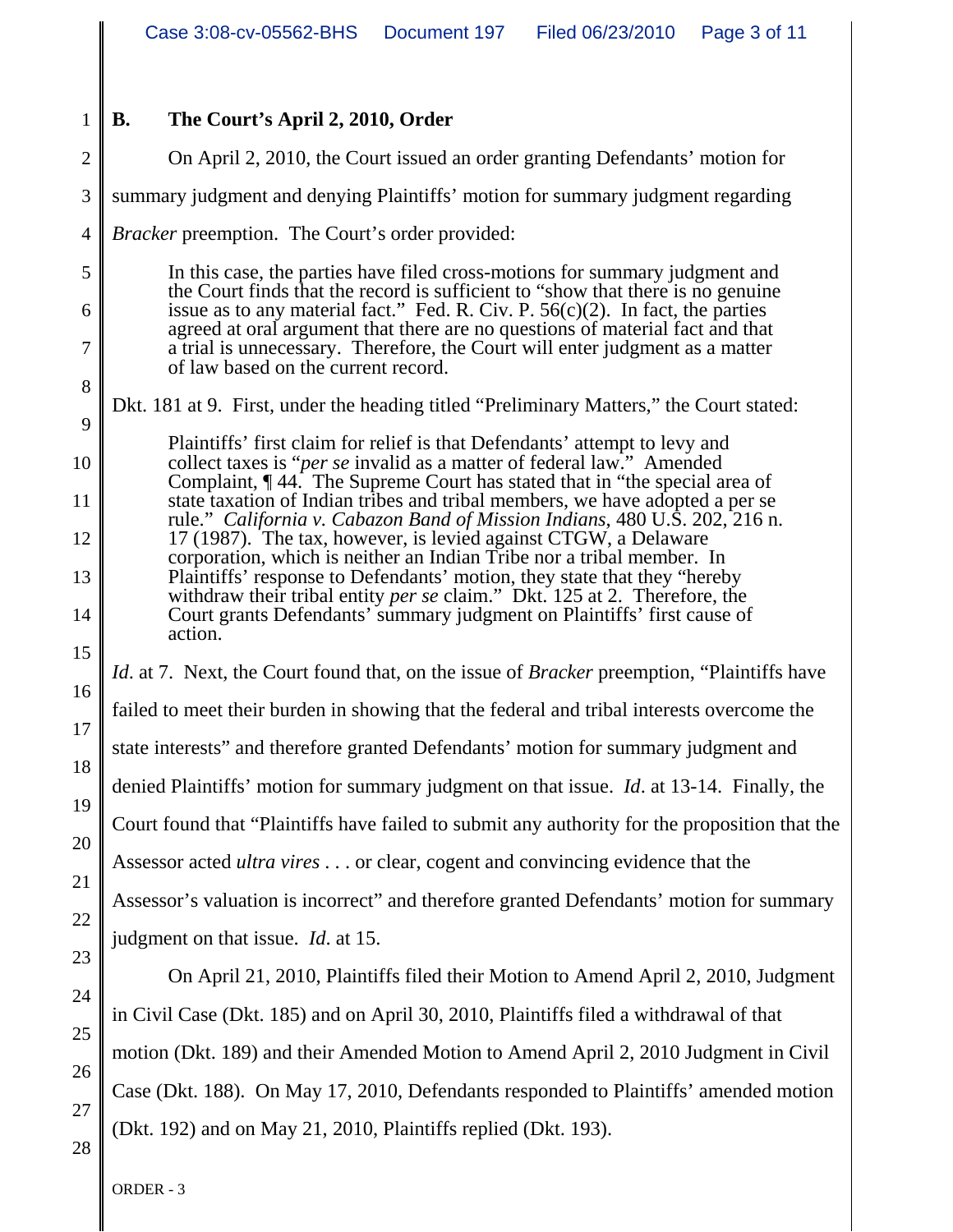| 1              | <b>II. FACTUAL BACKGROUND</b>                                                                                                                                                                                                             |  |  |  |  |
|----------------|-------------------------------------------------------------------------------------------------------------------------------------------------------------------------------------------------------------------------------------------|--|--|--|--|
| $\mathbf{2}$   | The Court incorporates the section titled "Factual Background" in the order on the                                                                                                                                                        |  |  |  |  |
| 3              | parties' motions for summary judgment. Dkt. 181 at 2-7.                                                                                                                                                                                   |  |  |  |  |
| $\overline{4}$ | <b>III. DISCUSSION</b>                                                                                                                                                                                                                    |  |  |  |  |
| 5              | <b>Counts I and III of Plaintiffs' Amended Complaint</b><br>A.                                                                                                                                                                            |  |  |  |  |
| 6              | Count I of Plaintiffs' amended complaint states:                                                                                                                                                                                          |  |  |  |  |
| 7              | Federal law does not permit Thurston County to tax Indian tribes for                                                                                                                                                                      |  |  |  |  |
| 8              | activities conducted on their reservations, absent express authorization from<br>Congress. No Congressional authorization exists for Thurston County to                                                                                   |  |  |  |  |
| 9              | tax the Plaintiffs' Improvements.<br>Permanent improvements to tribal trust property are not subject to                                                                                                                                   |  |  |  |  |
| 10             | state taxation.<br>Thurston County has levied its personalty tax on CTGW with respect                                                                                                                                                     |  |  |  |  |
| 11             | to the permanent Improvements to the Tribe's Trust Property. The<br>incidence of this tax falls upon CTGW, a Tribal entity.                                                                                                               |  |  |  |  |
| 12             | Thurston County's personalty tax is federally preempted under the<br>circumstances described herein, and Defendants' attempt to levy and collect                                                                                          |  |  |  |  |
| 13             | such tax is therefore <i>per se</i> invalid as a matter of federal law.                                                                                                                                                                   |  |  |  |  |
| 14             | Dkt. 46 at 8 $\P$ 41-44.                                                                                                                                                                                                                  |  |  |  |  |
| 15             | Count III of Plaintiffs' amended complaint states:                                                                                                                                                                                        |  |  |  |  |
| 16             | Plaintiff Tribe has the inherent and federally-recognized sovereign<br>right to make its own laws and be ruled by them.                                                                                                                   |  |  |  |  |
| 17             | The Tribe does not have a property tax base. The Tribe obtains<br>revenues for essential government services through economic development                                                                                                 |  |  |  |  |
| 18             | and taxation associated with economic development. Thurston County's<br>taxation of the Improvements deprives the Plaintiff Tribe of opportunity to                                                                                       |  |  |  |  |
| 19             | raise revenue to support essential governmental services that are necessary<br>for it to exercise its inherent sovereign rights to make its own laws and be<br>ruled by them and to ensure the health, safety and welfare of its members. |  |  |  |  |
| 20             | Thurston County's taxation of the improvements, and its attempts to<br>collect such taxes through distraint of the Improvements, therefore violate                                                                                        |  |  |  |  |
| 21             | federal law by interfering with Plaintiff Tribe's inherent sovereign right of<br>self-governance.                                                                                                                                         |  |  |  |  |
| 22             | Dkt. 46 at 9-10 [[ 50-52.                                                                                                                                                                                                                 |  |  |  |  |
| 23             |                                                                                                                                                                                                                                           |  |  |  |  |
| 24             |                                                                                                                                                                                                                                           |  |  |  |  |
| 25             |                                                                                                                                                                                                                                           |  |  |  |  |
| 26             |                                                                                                                                                                                                                                           |  |  |  |  |
| 27             |                                                                                                                                                                                                                                           |  |  |  |  |
| 28             |                                                                                                                                                                                                                                           |  |  |  |  |
|                |                                                                                                                                                                                                                                           |  |  |  |  |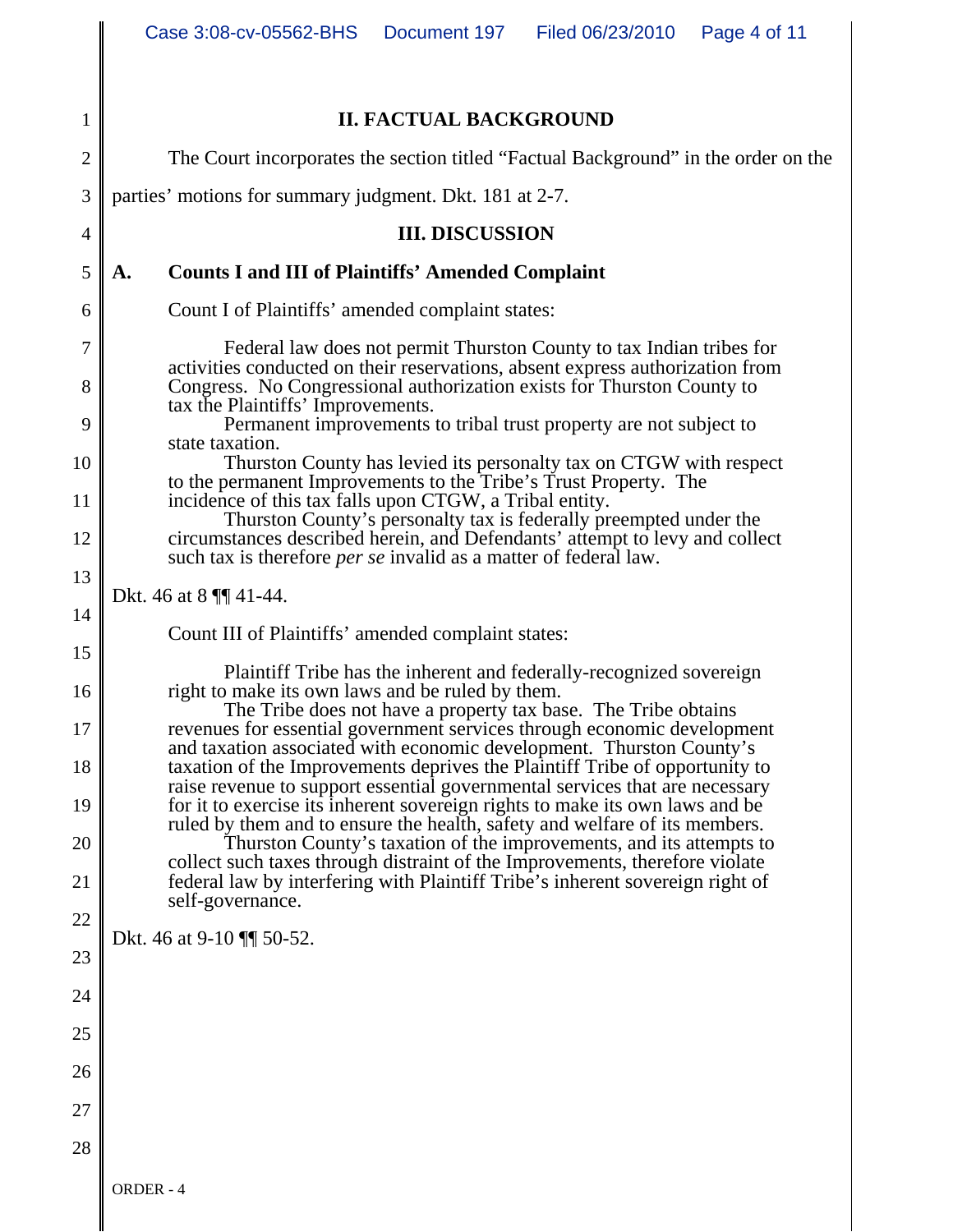## 1 **B. Parties' Contentions**

2 3 4 5 6 7 8 9 10 11 12 13 14 15 16 17 18 19 20 21 22 23 In their motion to amend, Plaintiffs move the Court to amend the Court's April 2, 2010, judgment to correct "the apparent inadvertent dismissal of (1) Plaintiffs' independent third cause of action that Defendants are interfering with Plaintiff Tribe's inherent sovereign right of self governance, and (2) Plaintiffs' first count concerning property *per se* tax immunity (the '*Rickert* claim')." Dkt. 188 at 1-2 (citing Dkt. 182). According to Plaintiffs, Defendants did not seek summary judgment dismissal of Plaintiffs' separate cause of action for sovereignty interference and such claim was not briefed in the parties' cross-motions for summary judgment. Dkt. 188 at 2. Further, Plaintiffs argue that Defendants failed to seek summary judgment on Plaintiffs' property *per se*, or *Rickert* claim that "[p]ermanent improvements to tribal trust property are not subject to state taxation." *Id*. at 2 (quoting Dkt. 46 at 8 ¶ 42). Thus, Plaintiffs maintain that "the Court's entry of Judgment and apparent dismissal of Plaintiffs' separate and distinct sovereignty interference and *Rickert* claims, and its related closure of Plaintiffs' case, on April 2, 2010 was mistaken and manifestly unjust." *Id*. at 2. The Plaintiffs then asked the Court to amend its judgment to indicate that neither their property *per se* claim to their first cause of action, nor their third cause of action, were dismissed pursuant to the Court's April 2, 2010 order and to reinstate those claims as the case is not closed. *Id*. at 3. In addition, Plaintiffs ask the Court to amend its judgment to reflect the fact that its dismissal of Plaintiffs' other claims involve controlling questions of law as to which there are substantial grounds for difference of opinion and that an immediate appeal from the dismissal of such claims may materially advance the ultimate termination of the litigation pursuant to 28 U.S.C. § 1292(b). *Id*.

24 25 26 27 In their response, Defendants maintain that they moved for summary judgment on all of Plaintiffs' claims and that, by granting their motion, the Court properly dismissed Counts I and III of Plaintiffs' amended complaint. Dkt. 192 at 1. In support of their position, Defendants assert that Count III of Plaintiffs' amended complaint, that the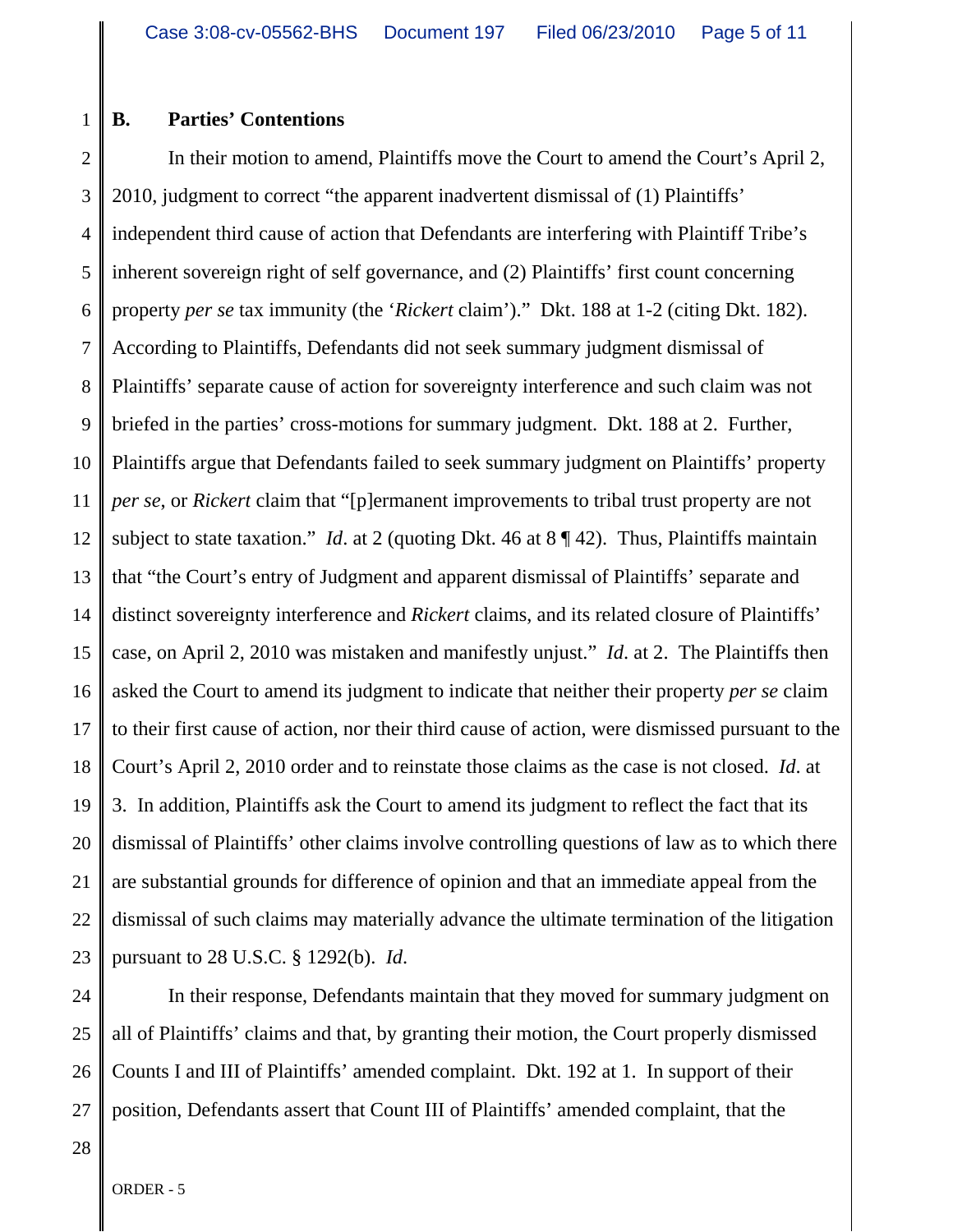1 2 3 4 5 6 taxation at issue "violate[s] federal law by interfering with Plaintiff Tribe's inherent sovereign right of self-governance," is encompassed in the Court's analysis of Plaintiffs' *Bracker* claim. *Id*. at 3. Further, Defendants argue that Plaintiffs' amended complaint does not include a separate cause of action for a *Rickert* claim, and regardless, that Plaintiffs' legal theory based on *Rickert* was rejected by the Court in its July 2, 2010, order. *Id*. at 7 (citing Dkt. 61 at 14).

7 **C. Ruling on Plaintiffs' Motion** 

8 9 10 11 12 13 14 15 16 17 Rule 59 of the Federal Rules of Civil Procedure allows a party to file a motion to amend a judgment within 28 days from the entry of the judgment. Fed. R. Civ. P. 59(e). The Ninth Circuit has held that "[a] Rule 59(e) motion is appropriate if the district court . . . committed clear error or the initial decision was manifestly unjust." *Circuit City Stores, Inc. v. Mantor*, 417 F.3d 1060, 1064 (9th Cir. 2005) (internal quotation marks omitted). Here, the Plaintiffs filed a motion to amend the Court's April 2, 2010, judgment within 28 days of the entry of the judgment. Plaintiffs allege that the Court, in closing the case following its order of summary judgment, committed clear error and that such decision was manifestly unjust. Dkt. 188 at 7. Thus, Plaintiffs' motion is properly filed pursuant to Rule 59(e).

18 19 20 21 22 23 24 25 26 Having reviewed the parties' motions for summary judgment, the instant motion and the remaining file herein, the Court concludes that summary judgment has been granted on all of Plaintiffs' claims and that the case was properly closed following the Court's April 2, 2010, order. However, in an abundance of caution, the Court concludes that Plaintiffs' motion to amend the judgment is granted in part to the extent that the Court will clarify its order dismissing all of Plaintiffs' claims. Further, because the Court has concluded that all claims in this action are dismissed, Plaintiffs' request pursuant to § 1292(b) regarding an immediate appeal of the Court's orders on summary judgment is denied as moot.

27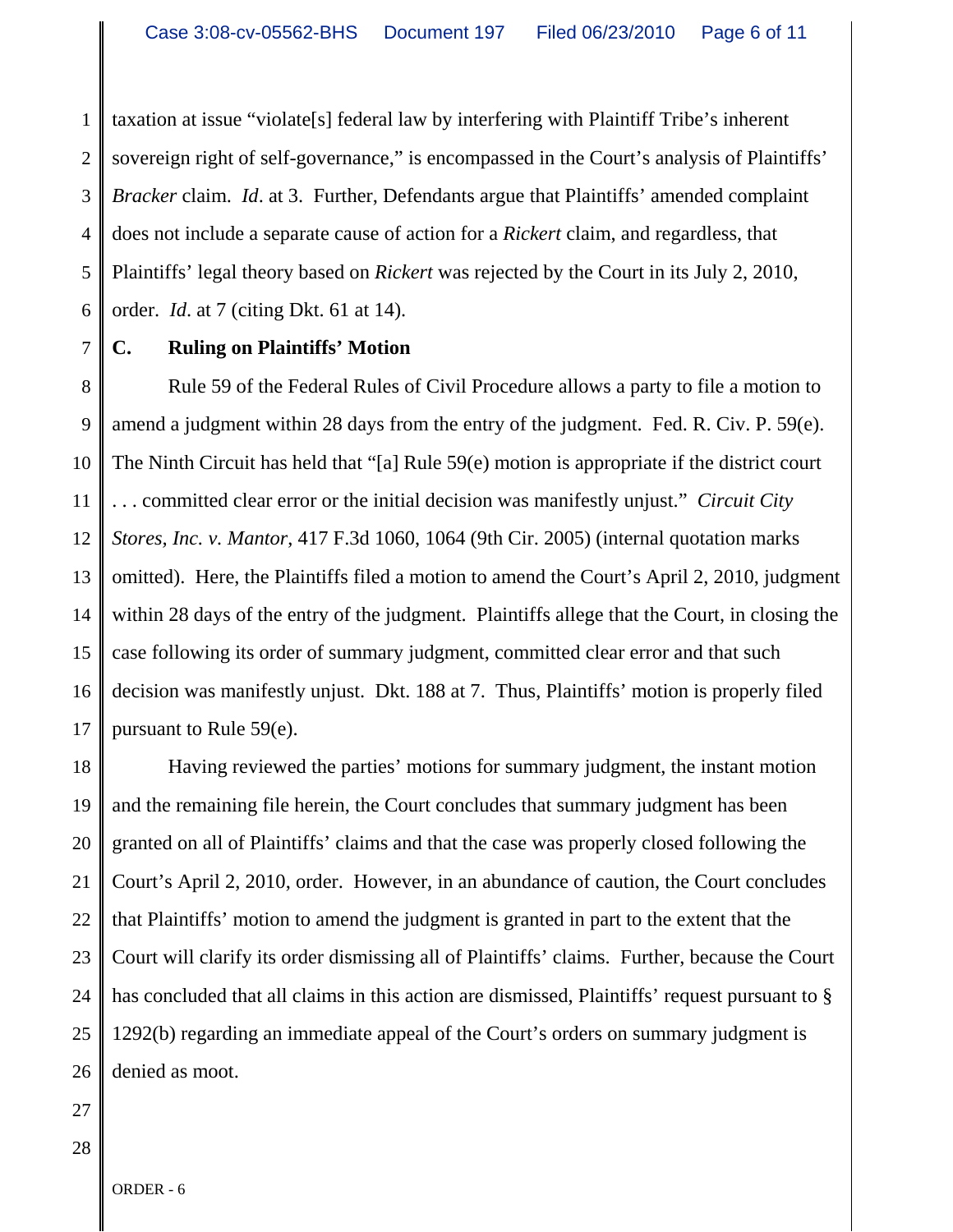1 2 3 4 5 6 7 8 9 10 11 12 13 14 15 16 17 18 19 20 21 22 23 24 25 26 **IV. AMENDED JUDGMENT A. Plaintiffs'** *Rickert* **Claim** In the Court's July 2, 2009, order on Plaintiffs' motion for partial summary judgment, the Court concluded that Plaintiffs' legal theory based on *Rickert* was not applicable to the taxation issue in this case. Dkt. 61 at 13. A summary of *U.S. v. Rickert*, 188 U.S. 432 (1903), is contained in the Court's July 2, 2009, order. *Id*. at 12-13. Following the summary of the *Rickert* case, the Court's order provides: In this case, the Court is not persuaded that the rule of *Rickert* applies to bar the taxation in question because this case involves a significantly different factual scenario. Although the site in Grand Mound is held in trust by the United States for the benefit of the Tribe, the Lessee, CTGW, owns the improvements in fee during the terms of the Lease. Moreover, it cannot be said that the improvements are "occupied" by the Tribe as CTGW currently uses the improvements to operate a hotel, conference center, and indoor water park. Therefore, the *Rickert* rule that was implemented to protect a homestead and associated livestock is, in this Court's opinion, **inapplicable to privately owned business ventures even though the improvements are on land held in trust by the United States**. *Id.* at 13-14 (emphasis added). The Court was clear in its order that it was not only denying Plaintiffs' motion for summary judgment on its *Rickert* claim, but was concluding, as a matter of law, that *Rickert* did not apply in this case. Although Plaintiffs argue in their reply to their motion to amend that they developed new evidence concerning the permanence of the Lodge improvements that support their *per se* claim under *Rickert* (Dkt. 193 at 5), Plaintiffs do not assert that CTGW ceases to be a "privately owned business venture" (Dkt. 61 at 14). Thus, in accordance with the Court's July 2, 2010, order, the Court reiterates that *Rickert* is inapplicable to Plaintiffs' *per se* property claim. Therefore, the Court's April 2, 2010 order granting Defendants' motion for summary judgment on Plaintiff's *per se* property claim, was sufficient to dismiss any remaining claims under Count I of Plaintiffs' amended complaint (Dkt. 46 at 8 ¶¶ 41-44).

28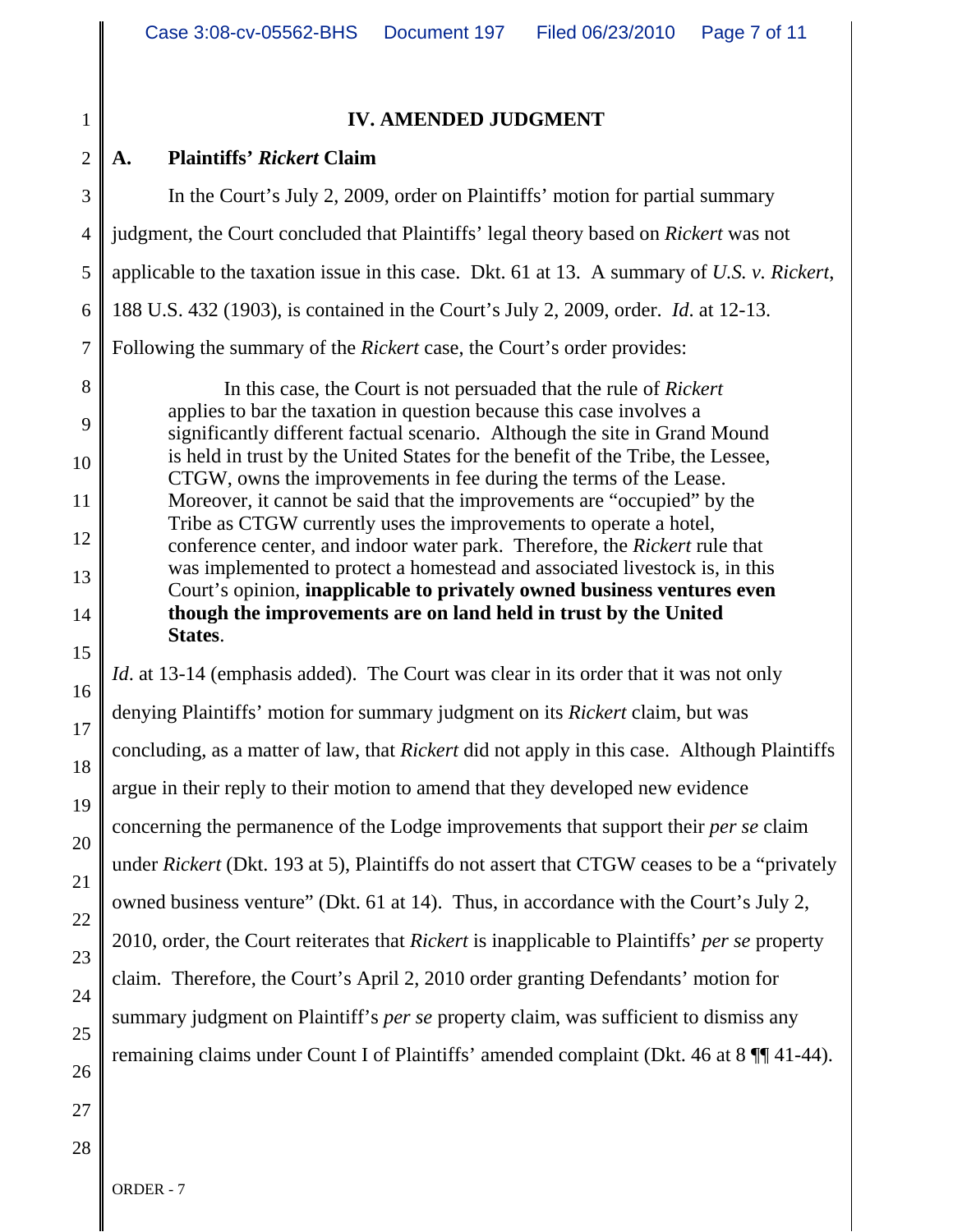1

## **B. Plaintiffs' Sovereignty Interference Claim**

2 3 4 5 6 7 8 9 10 11 12 13 14 15 16 17 18 19 20 21 22 23 24 25 26 27 On March 22, 2010, the Court held oral arguments on Plaintiffs' and Defendants' cross-motions for summary judgment. Dkt. 178. Although the parties had some disagreement as to what facts were still in dispute, counsel for both parties agreed that a trial was unnecessary and that the case could be decided by the Court on summary judgment. When the Court scheduled the oral arguments, the question posed to the parties was whether the Ninth Circuit, in *Yavapai-Prescott Indian Tribe v. Scott*, 117 F.3d 1107, 1109 (9th Cir. 1997), *cert. denied*, 522 U.S.1076 (1998), laid out the applicable framework for analyzing the instant case based on the significant factual similarities. As the Court stated in its April 2, 2010, order, while Plaintiffs attempted to distinguish the instant case from *Yavapai* on multiple grounds during oral arguments, the Court concluded that *Yavapai* "is the most factually similar precedent that frames the analysis of this case." Dkt. 181 at 10. The Court then analyzed the facts of the instant case, in comparison with those present in *Yavapai*, and found that Plaintiffs failed to meet their burden in showing that federal and tribal interests overcome state interests. *Id*. at 13. In dismissing Plaintiffs' argument regarding Defendants' provision of services to CTGW, the Court quoted the Ninth Circuit in its dismissal of a similar argument in *Gila River Indian Cmty. v. Waddell*, 91 F.3d 1232 (9th Cir. 1996) ("*Gila II*"). *Id*. In *Gila II*, the Ninth Circuit held that "'[t]he State's interests are sufficient to justify the imposition of its tax on the entertainment events. Even against a "backdrop of Indian sovereignty," the balance of federal, tribal, and state interests present in this matter weighs against preemption of the state tax.'" Dkt. 181 at 13 (quoting *Gila II*, 91 F.3d at 1239). Indeed, the Court in this case did not fail to address Plaintiffs' claim that Defendants interfered with their sovereign right of self-government. Rather, the Court considered this principle of tribal self-government as a part of their analysis of Plaintiffs' claim under *Bracker*. This is not to say that the right to self-government is not a separate barrier to state taxation, independent of preemption. Rather, the Court found it proper to consider the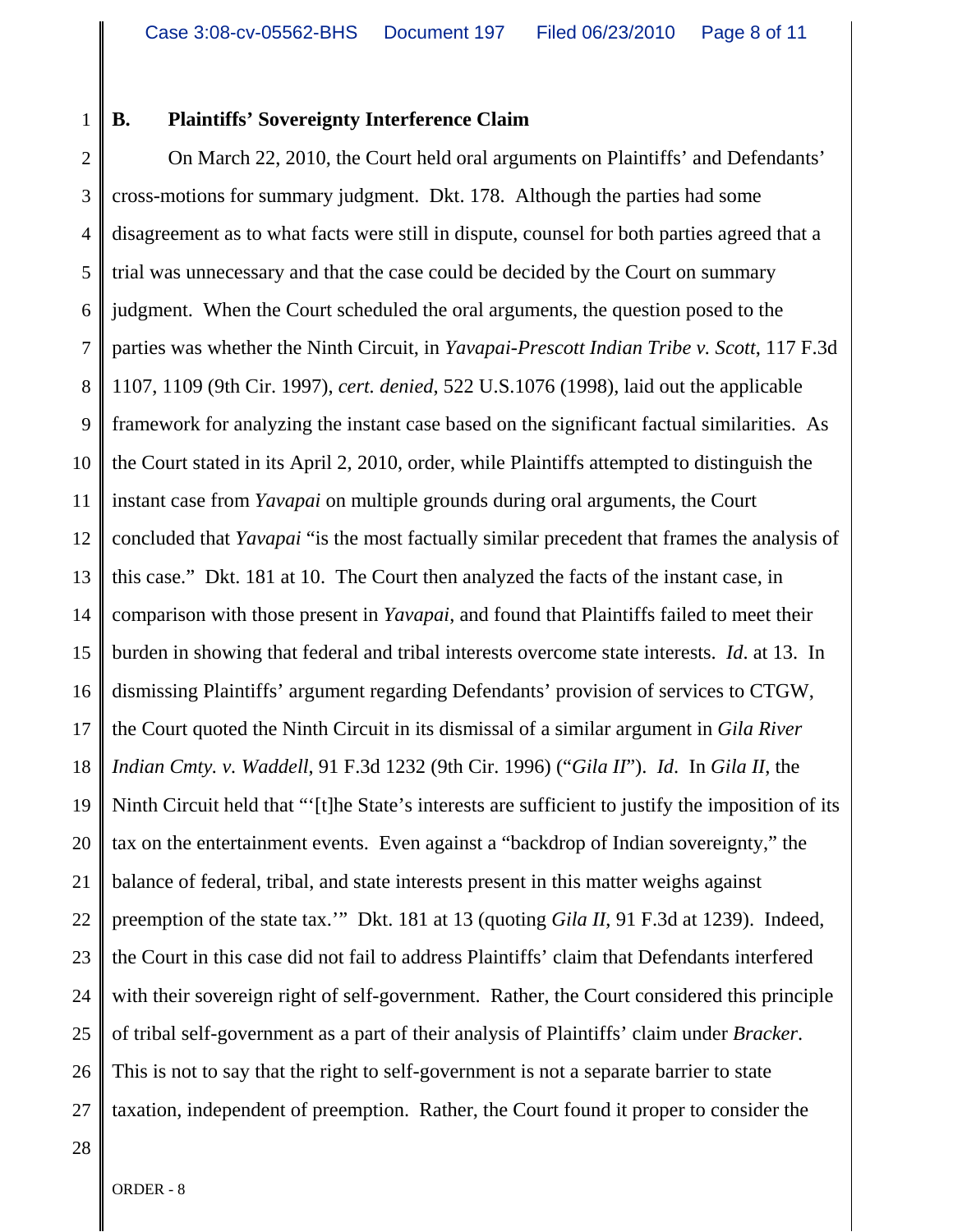1 2 claim under its *Bracker* analysis just as the Supreme Court did in that case. *Bracker*, 448 U.S. at 142.

3 4 5 6 7 8 9 10 11 12 13 In *Bracker*, the Supreme Court "recognized that the federal and tribal interests arise from the broad power of Congress to regulate tribal affairs under the Indian Commerce Clause, Art. I, § 8, cl.3, and from the semi-autonomous status of Indian tribes. *Ramah Navajo School Bd., Inc. v. Bureau of Revenue of New Mexico*, 458 U.S. 832, 837 (1982) (citing *Bracker*, 448 U.S. at 142). "These interests tend to erect two 'independent but related' barriers to the exercise of state authority over commercial activity on an Indian reservation: state authority may be pre-empted by federal law, or it may interfere with the tribe's ability to exercise its sovereign functions." *Id*. (quoting *Bracker*, 448 U.S. at 142). In its April 2, 2010, order the Court concluded that the tax imposed by Defendants was not pre-empted by federal law and such tax did not interfere with Plaintiff Tribe's

14 15 16 17 ability to exercise its sovereign functions. While the Court did not separate the issue under its own heading, the Court clearly addressed Plaintiffs' sovereignty claim in its analysis of the parties' respective governmental interests. Dkt. 181 at 9-14. The Court stated that:

18 19 20 21 22 23 24 Plaintiffs also argue that the Tribe's paramount interest at stake is its strong interest in economic self-sufficiency and its desire to "steadily decrease its reliance upon federal funding to provide essential Tribal governmental services and programs." Dkt. 113-2 at 22, ¶ 111. While there is scant evidence that the tax would substantially impair this interest, the court in *Crow Tribe of Indians v. Montana*, 650 F.2d 1104 (9th Cir.1981), said, "It is clear that a state tax is not invalid merely because it erodes a tribe's revenues, even when the tax substantially impairs the tribal government's ability to sustain itself and its programs." *Id*. at 1116. Moreover, here, as in *Gila River Indian Cmty. v. Waddell*, 91 F.3d 1232 (9th Cir. 1996), there is "no evidence in the record to indicate that the profits from these facilities are the Tribe's sole source of income." *Id*. at 1238.

25 *Id*. at 12. The Ninth Circuit, in *Gila River Indian Cmty. v. Waddell*, 967 F.3d 1404

26 (9th Cir 1992) ("*Gila I*"), stated that while the doctrine of tribal self-government

27 constitutes a separate barrier to certain state taxation, it "bears some resemblance to that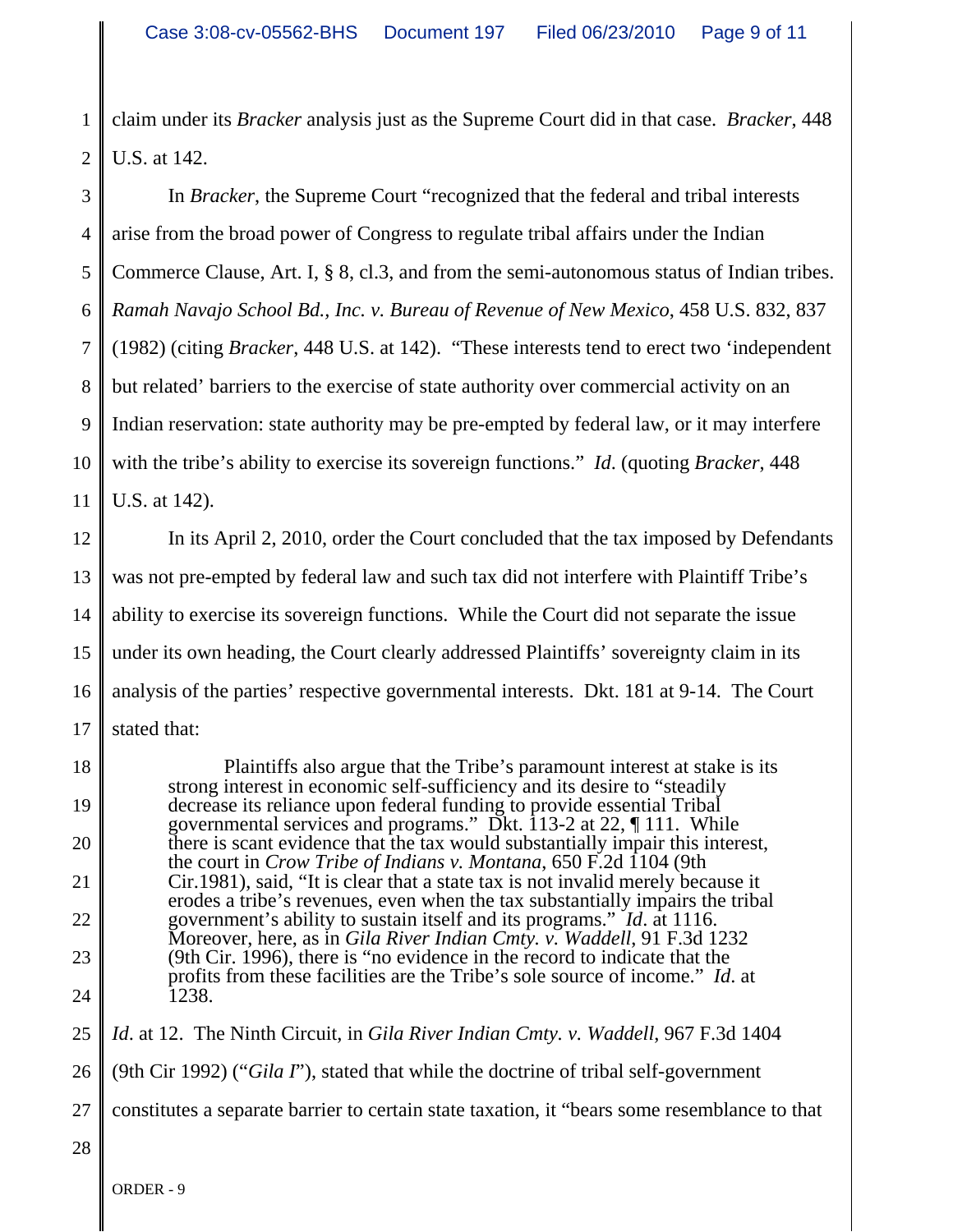1 2 3 4 5 6 7 8 9 of federal preemption." *Id*. (citing *Bracker*, 448 U.S. at 142). The doctrine prohibits "state action which infringes on the right of reservation Indians to make their own laws and be ruled by them." *Id*. (internal quotation marks omitted). Thus, "application of the doctrine requires weighing the state's interest in raising revenue to fund state-provided services, both on and off the reservation, against the Tribe's interest in levying its own taxes in order to provide tribal services on the reservation." *Id*. (internal citations and quotation marks omitted). The Court, in its April 2, 2010, order analyzed these competing interests and found that Defendants' interests outweighed those of the Plaintiffs. Dkt. 181 at 9-14.

10 11 12 13 14 15 16 17 18 19 Moreover, any failure on the Court's part to analyze Plaintiffs' independent sovereignty claim in more depth stems from a lack of evidence presented by Plaintiffs. Defendants clearly moved for summary judgment on all of Plaintiffs claims, including the sovereignty claim. *See* Dkt. 129 at 2 ¶¶ 1-9. Plaintiffs were well aware that Defendants intended the Court to decide this case on summary judgment. Dkt. 100 at 1; Dkt. 133 at 2 & 12. Indeed, counsel for Plaintiffs stated at oral argument that there was no need for a trial and that the case could be decided on summary judgment. If Plaintiffs intended to submit further evidence in support of their sovereignty claim, the proper place to do so was in response to Defendants' motion for summary judgment. As the Court cited in its orders on summary judgment:

20 21 22 23 24 25 26 27 The moving party is entitled to judgment as a matter of law when the nonmoving party fails to make a sufficient showing on an essential element of a claim in the case on which the nonmoving party has the burden of proof." *Celotex Corp. v. Catrett*, 477 U.S. 317, 323 (1986). There is no genuine issue of fact for trial where the record, taken as a whole, could not lead a rational trier of fact to find for the nonmoving party. *Matsushita Elec. Indus. Co. v. Zenith Radio Corp.*, 475 U.S. 574, 586 (1986) (nonmoving party must present specific, significant probative evidence, not simply "some metaphysical doubt"). *See also* Fed. R. Civ. P. 56(e). Dkts. 61 at 11 and 181 at 8. In response to Defendants' motion for summary judgment, Plaintiffs failed to present evidence in support of its sovereignty claim sufficient to raise a genuine issue of material fact.